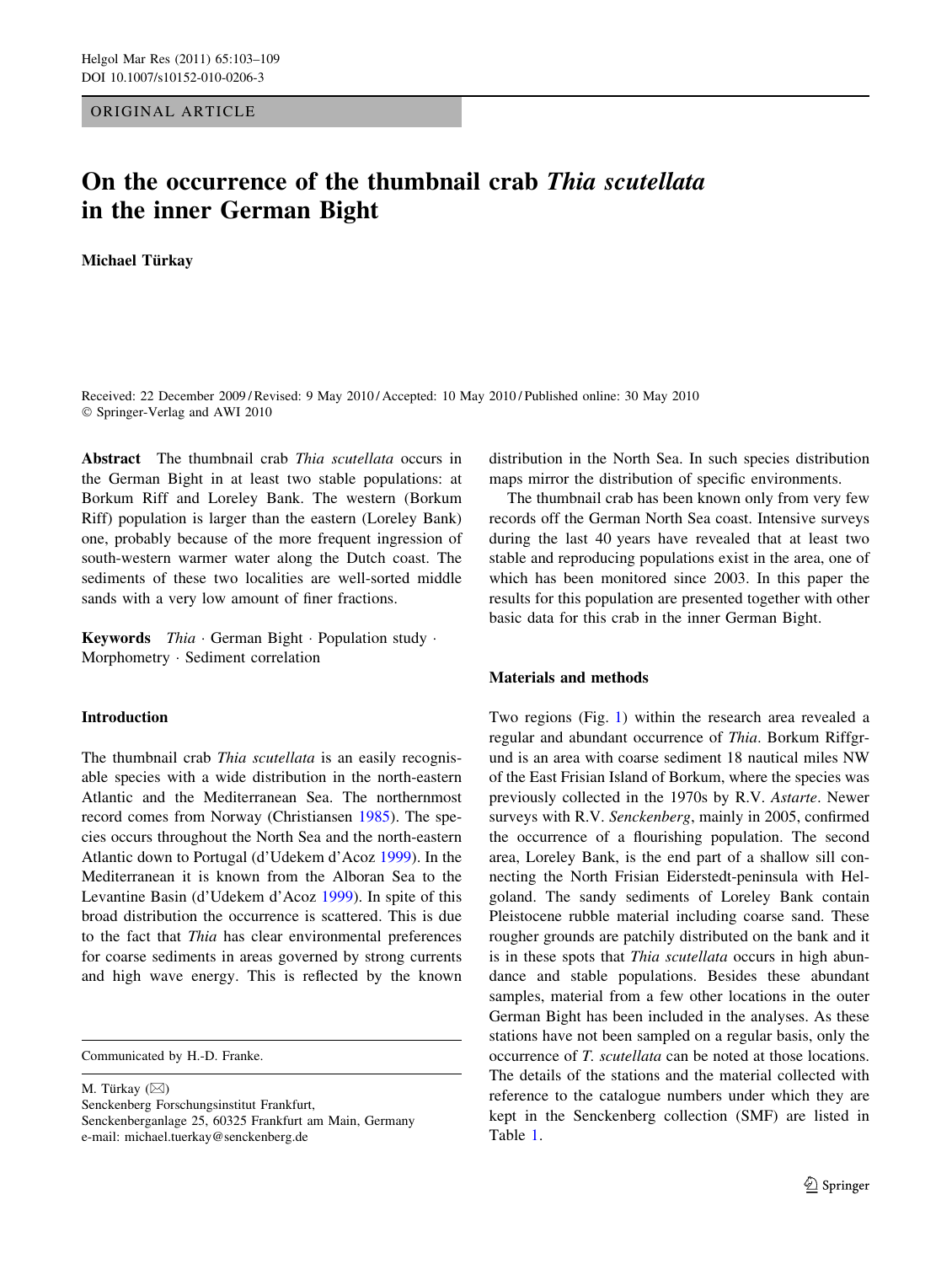<span id="page-1-0"></span>

Fig. 1 Distribution of Thia scutellata in the inner German Bight. Locations from which material was examined are marked with filled circles, localities from the literature (Berberich [1989](#page-6-0); Kühne and Rachor [1996](#page-6-0)) with filled triangles

The early sampling in the 1970s was made with a 0.2  $m<sup>2</sup>$ Van Veen Grab by our late colleague Jürgen Dörjes. The sediment was sieved down to a mesh size of 0.63 mm (Dörjes [1977\)](#page-6-0). The samples were preserved in  $4\%$  formalin in sea water and taken back to the laboratory. After sorting, the animals were finally stored in 70% ethanol. More recent collections since 1984 were performed with a ring dredge as described by Gustafson ([1934\)](#page-6-0). Our gear has a diameter of 100 cm and is made of iron with a thickness of 15 mm. The net has a mesh size of 1 cm between stretched meshes. The gear was lowered from the drifting ship. Upon the gear reaching the ground the vessel steamed up for about 10 min, reaching an end speed of about 0.5 knots and dragging the dredge through the ground. After heaving, the net was drawn through the surface water until the fine sediment was sieved through the meshes. The remaining material, consisting of rubble, stones and larger benthos  $(1 cm)$ , was sorted on board and the biological material preserved in part in 4% formalin–seawater and to a larger extent in 70% ethanol for subsequent analysis in the laboratory. Besides this biological sampling, sediment samples for grain-size analysis were collected with a  $0.2 \text{ m}^2$ Van Veen Grab.

The preserved specimens were brought back to the laboratory. They were sexed and carapace length (CL) and carapace breadth (CB) were measured with Mituyoto electronic callipers, allowing a direct input into MS-Excel.

#### Results

A total of 323 specimens were collected in the areas of Borkum Riffgrund and Loreley Bank, not counting fragments. In the former 185 specimens were collected at 11 stations, contrasting with 138 specimens at 36 stations in the latter. This suggests that the species is more common in the western part of the German Bight than in the eastern. This conclusion is supported by the fact that in earlier years much less efficient gear like a Van Veen Grab was used and more recent collections with the ring dredge yielded many more specimens by effort than at Loreley Bank (e.g. ring-dredge sample BORRIF-050526-3 with 66 specimens in contrast to a maximum of 21 specimens at Loreley Bank: Station LB-070809-6/2).

As in total 150 males and 164 females were collected, the sex ratio seems to be even; this is also true if both main sampling areas are treated separately. As can be seen in Table [1](#page-2-0), ovigerous females were only collected in late July and early August (thus only at Loreley Bank), none in May. In contrast, juvenile specimens were exclusively collected in May (thus only at Borkum Riffgrund).

The size distribution of carapace breadth (CB) versus carapace length (CL) does not show any allometry during growth, the regression curve is fully linear (Fig. [2\)](#page-4-0). The best-fit line follows the function:  $CL = 0.928CB + 0.368$ , a robust correlation with a  $R^2 = 0.991$ . Also there is no significant size difference between sexes. The means and variances of the carapace breadth (for size distribution see Fig. [3](#page-4-0)) have been compared with a two-sample  $t$  test, which only yielded significant differences between ovigerous females and non-ovigerous ones  $(p = 0.01)$ , also between the former and males  $(p = 0.03)$ . Ovigerous females are the largest category in the population.

Sediment samples were taken from the collecting locations at Loreley Bank in order to compare the occurrence of T. scutellata with grain-size distribution. Table [2](#page-5-0) gives the details of the sediment collected at the individual stations. The highest percentage of sediment grains is between Phi values of 1 and 2, corresponding to grain sizes between 0.250 and 0.500 mm. Therefore, the sediment of Loreley Bank is predominantly medium sand. There is only one exception: at station 080606-4VV the majority of the particles has a Phi value of 3 and it is therefore fine sand. This is more clearly shown in the totals contrasting particles with a Phi value of 2 or less and those with over 2. At this station the finer fraction totals double the coarser one (Fig. [4\)](#page-4-0). When sediments are compared to the occurrence and abundance of T. scutellata (bottom row in Table [2\)](#page-5-0) then 080606-4VV is the only one at which no specimens were collected. The most abundant catches are correlated with fine sand fractions of under 10%, but in samples with specimen numbers of 7 or less, this correlation is not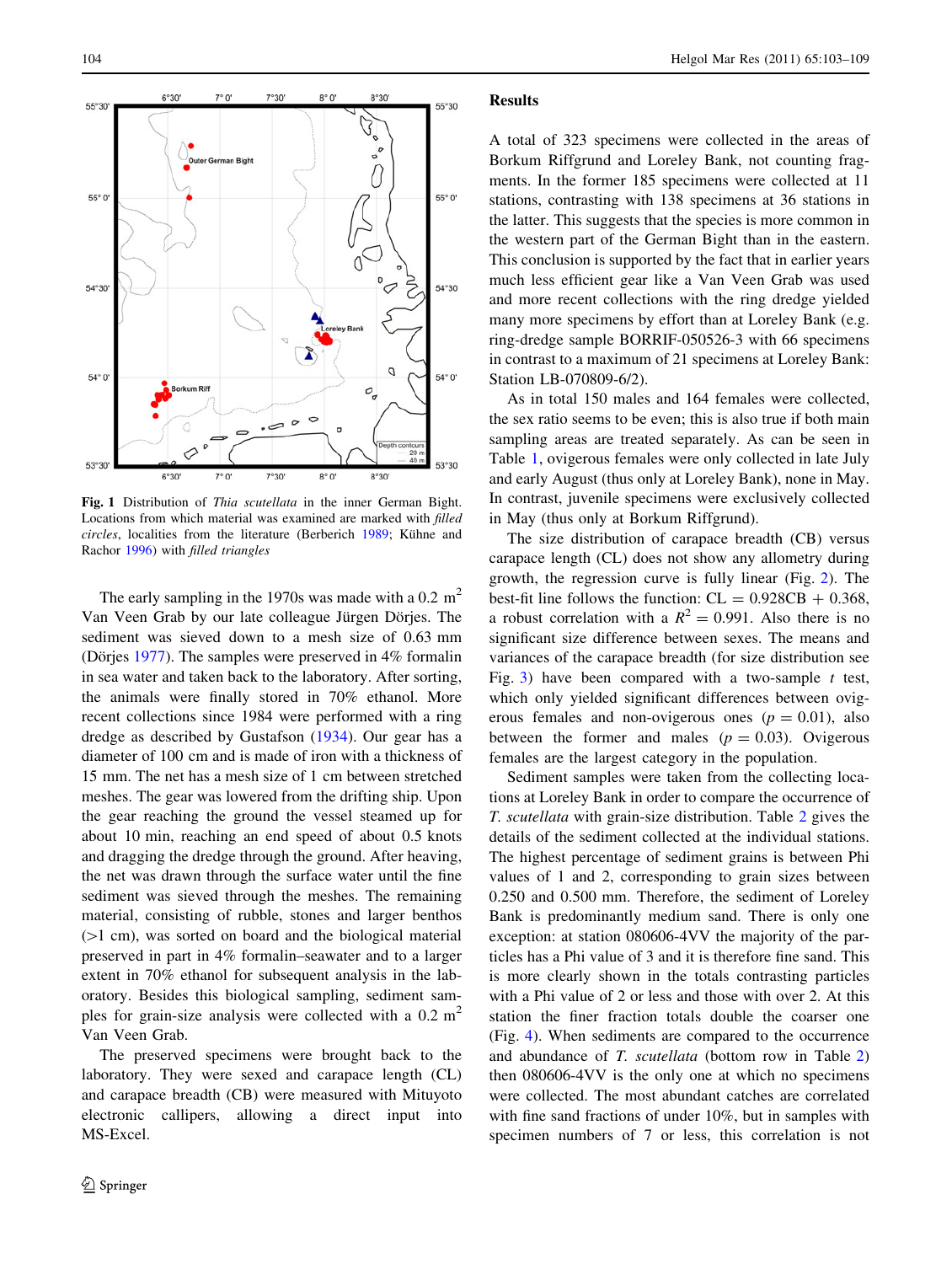<span id="page-2-0"></span>

| Table 1 Material examined for this study         |                        |                                            |               |           |            |                     |                                                                                                                                                                                             |            |
|--------------------------------------------------|------------------------|--------------------------------------------|---------------|-----------|------------|---------------------|---------------------------------------------------------------------------------------------------------------------------------------------------------------------------------------------|------------|
| Area                                             | Station                | Position                                   | Depth (m)     | Gear      | Date       | Vessel              | Specimens examined                                                                                                                                                                          | <b>SMF</b> |
| (a) Various localities in the southern North Sea |                        |                                            |               |           |            |                     |                                                                                                                                                                                             |            |
| Outer German Bight                               | D2007-21               | 6°42.414'E<br>55°0.076'N                   | 38            | RD        | 04.08.2007 | F.K. Senckenberg    | $\circ$<br>$\ddot{\circ}$ .                                                                                                                                                                 | 31856      |
| Outer German Bight                               | D2007-27               | 55°17.136'N 6°43.285'E                     | 39.9          | RD        | 07.08.2007 | F.K. Senckenberg    |                                                                                                                                                                                             | 31857      |
| Outer German Bight                               | DEB(87)-7 RD1          | 55°10'N 6°40.8'E                           | $39 - 43$     | RD        | 24.05.1987 | Senckenberg<br>F.K. | $O+$ $O+$                                                                                                                                                                                   | 16450      |
| Borkum Riffgrund                                 | BORRIF-700623-8        | 53°52.801'N 6°28.571'E                     | (25)          | $\zeta$   | 23.06.1970 | F. K. Astarte       | $\sim$                                                                                                                                                                                      | 31110      |
| Borkum Riffgrund                                 | BORRIF-720802-3        | 53°55.773'N 6°28.998'E                     | (25)          | $\zeta$   | 02.08.1972 | F. K. Astarte       | ↜<br>$\delta$ ; 1 juv                                                                                                                                                                       | 31111      |
| Borkum Riffgrund                                 | BORRIF-720802-4        | 53°54.179'N 6°26.81'E                      | (24)          | $\geq$    | 02.08.1972 | F. K. Astarte       | $\kappa_{\rm O}$                                                                                                                                                                            | 31112      |
| Borkum Riffgrund                                 | BORRIF-720802-5        | 53°52.527'N 6°24.725'E                     | (25)          | $\geq$    | 02.08.1972 | F. K. Astarte       | $\div$ 1 juv $\vec{\circ}$                                                                                                                                                                  | 31113      |
| Borkum Riffgrund                                 | BORRIF-720802-6        | 6°22.813'E<br>53°50.795'N                  | (28)          | $\geq$    | 02.08.1972 | F. K. Astarte       | $1 \nbrace 1 \nbrace 1 \nbrace Fr$                                                                                                                                                          | 31114      |
| Borkum Riffgrund                                 | <b>BORRIF-050526-1</b> | 53°58.075'N 6°28.015'E                     | 28.5          | RD        | 26.05.2005 | F.K. Senckenberg    | 6 $3:42:2$ juv; 2 Fr                                                                                                                                                                        | 30214      |
| Borkum Riffgrund                                 | BORRIF-050526-2        | 6°30.514'E<br>53°54.014'N                  | 29.4          | 6         | 26.05.2005 | Senckenberg<br>F.K. | $63, 52, 1$ Fr                                                                                                                                                                              | 30215      |
| Borkum Riffgrund                                 | BORRIF-050526-3        | 53°54.014'N 6°25.984'E                     | 27.1          | 6         | 26.05.2005 | Senckenberg<br>F.K. | 4 juv; $1 \circ$ Fr; $1 \circ$ Fr; $2$ Fr<br>25 ♂; 29 ♀; 3 juv ♂; 1 juv ♀;                                                                                                                  | 30216      |
| Borkum Riffgrund                                 | BORRIF-050526-4        | 53°54.024'N 6°23.998'E                     | $26.5 - 26.6$ | RD        | 26.05.2005 | F.K. Senckenberg    | $17 \frac{3}{5}$ ; $25 \frac{6}{1}$ ; $1 \frac{1}{9}$ uv $\frac{3}{5}$ ; $1 \frac{1}{9}$ uv $\frac{6}{1}$ ;<br>2 $\frac{1}{1}$ uv; $1 \frac{3}{5}$ Fr; $2 \frac{6}{5}$ Fr; $1 \frac{6}{15}$ | 30217      |
| Borkum Riffgrund                                 | BORRIF-050526-5        | 6°21.971'E<br>53°50.97'N                   | 24.9          | RD        | 26.05.2005 | F.K. Senckenberg    | 10 ♂; 13 ♀; 1 juv ♂; 1 Fr                                                                                                                                                                   | 30218      |
| Borkum Riffgrund                                 | BORRIF-050526-6        | 53°47.007'N 6°22.957'E                     | 21.9          | RD        | 26.05.2005 | F.K. Senckenberg    | ♂; 9 ♀; 1 juv; 1 Fr<br>$\overline{C}$                                                                                                                                                       | 30219      |
| (b) Localities on Loreley Bank E of Helgoland    |                        |                                            |               |           |            |                     |                                                                                                                                                                                             |            |
| Loreley Bank                                     | NR-2                   | 54°12'N 8°1.6'E                            | $17 - 18.8$   | RD        | 04.08.1984 | F.K. Senckenberg    |                                                                                                                                                                                             | 12793      |
| Loreley Bank                                     | NR-42 RD1              | 54°12.1'N 8°2.37'E                         | $25 - 25.8$   | RD        | 13.08.1984 | Senckenberg<br>F.K. |                                                                                                                                                                                             | 12880      |
| Loreley Bank                                     | DOGK-LB03-1            | 54°12.761'N 8°0.557'E                      | 14.7          | <b>Q</b>  | 07.08.2003 | Senckenberg<br>F.K. | $\circlearrowright$<br>$\ddot{\circ}$ : 2                                                                                                                                                   | 32311      |
| Loreley Bank                                     | DOGK-LB03-2            | 54°12.036'N 8°0.44'E                       | 13.3          | <b>Q</b>  | 07.08.2003 | Senckenberg<br>F.K. | $\sim$                                                                                                                                                                                      | 32312      |
| Loreley Bank                                     | DOGL-LB1               | 54°12.7'N 8°0.95'E                         | 24.1          | RD        | 09.08.2004 | Senckenberg<br>F.K. | $\circ$<br>$\ddot{\circ}$                                                                                                                                                                   | 30200      |
| Loreley Bank                                     | DOGL-LB2               | 54°11.98N 8°0.55'E                         | 23.1          | <b>RD</b> | 09.08.2004 | Senckenberg<br>F.K. | 占い<br>$\frac{1}{\circ}$<br>$\ddot{\circ}$ : 2                                                                                                                                               | 30201      |
| Loreley Bank                                     | DOGL-LB3               | 54°11.89N 8°1.3'E                          | 23            | <b>RD</b> | 09.08.2004 | Senckenberg<br>F.K. | $\bigcirc\!+$                                                                                                                                                                               | 30202      |
| Loreley Bank                                     | DOGL-LB4               | 54°12.6'N 8°3.08'E                         | 23.5          | RD        | 10.08.2004 | Senckenberg<br>F.K. | $\circlearrowright$<br>$3:1 \text{ }5$ Fr; 6<br>$\mathcal{L}$                                                                                                                               | 30203      |
| Loreley Bank                                     | DOGL-LB6-1             | 54°13.8'N 8°1.28'E                         | 14.4          | RD        | 10.08.2004 | Senckenberg<br>F.K. | <b>3:19:1Fr</b>                                                                                                                                                                             | 30204      |
| Loreley Bank                                     | DOGL-LB6-2             | 54°13.77'N 8°1.26'E                        | 14.2          | RD        | 10.08.2004 | Senckenberg<br>F.K. | $\circ$<br>$9:1$ ovig.<br>$\ddot{\circ}$ :3                                                                                                                                                 | 30205      |
| Loreley Bank                                     | LB-041130-4            | 8°3.06'E<br>54°12.05'N                     | $18.1 - 19.1$ | RD        | 30.11.2004 | Senckenberg<br>F.K. | $\kappa_{\rm O}$                                                                                                                                                                            | 30761      |
| Loreley Bank                                     | LB-041130-5            | $8^{\circ}2.3'\mathrm{E}$<br>54°12.97'N    | $3.7 - 14.2$  | RD        | 30.11.2004 | Senckenberg<br>F.K. | $\circ$<br>$^{\circ}$<br>$\ddot{\cdot}$                                                                                                                                                     | 30762      |
| Loreley Bank                                     | LB-041130-5a           | $8^{\circ}2.09^{\prime}E$<br>54°12.98'N    | 13.5          | $\gtrsim$ | 30.11.2004 | Senckenberg<br>F.K. | $\sim$                                                                                                                                                                                      | 30763      |
| Loreley Bank                                     | LB-060727-4/3          | 54°12.108'N 8°2.85'E                       | 14.7          | RD        | 27.07.2006 | Senckenberg<br>F.K. | $\bigcirc\!+$                                                                                                                                                                               | 31202      |
| Loreley Bank                                     | LB-060727-5            | 54°12.998'N 8°2.046'E                      | 14.1          | RD.       | 27.07.2006 | Senckenberg<br>F.K. | ↜                                                                                                                                                                                           | 31785      |
| Loreley Bank                                     | LB-060727-6            | 8°1.143'E<br>54°13.321'N                   | 14.6          | RD        | 27.07.2006 | Senckenberg<br>F.K. | $\circ$<br>$\ddot{\circ}$ : 2                                                                                                                                                               | 31203      |
| Loreley Bank                                     | LB-060727-6            | $8^{\circ}1.143'\mathrm{E}$<br>54°13.321'N | 14.6          | RD        | 27.07.2006 | Senckenberg<br>F.K. | $\overrightarrow{\mathrm{o}}$ : 1 $\overrightarrow{\mathrm{o}}$                                                                                                                             | 31204      |
| Loreley Bank                                     | LB-060727-6            | 8°1.143'E<br>54°13.321'N                   | 14.6          | RD        | 27.07.2006 | F.K. Senckenberg    | $\sim$                                                                                                                                                                                      | 31205      |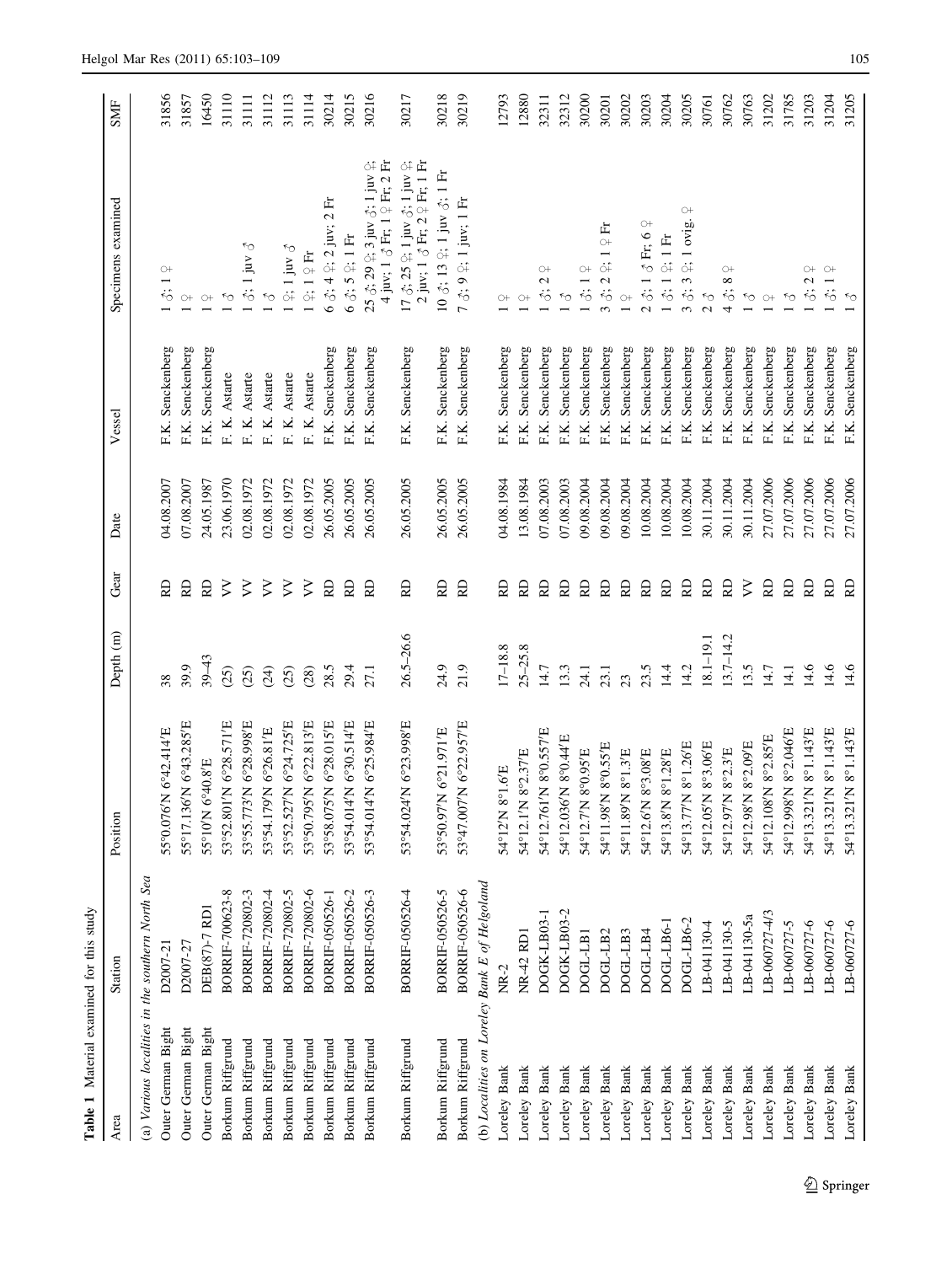| Table 1 continued |                                               |                        |           |      |            |                  |                                                         |            |
|-------------------|-----------------------------------------------|------------------------|-----------|------|------------|------------------|---------------------------------------------------------|------------|
| Area              | Station                                       | Position               | Depth (m) | Gear | Date       | Vessel           | Specimens examined                                      | <b>SMF</b> |
| Loreley Bank      | LB-060727-8/1                                 | 54°12.99'N 8°0.928'E   | 5         | RD   | 27.07.2006 | F.K. Senckenberg | $2:1$ ovig. $2$                                         | 31557      |
| Loreley Bank      | $LB - 060727 - 8/2$                           | 54°12.969'N 8°0.994'E  | 13.4      | RD   | 27.07.2006 | F.K. Senckenberg | ovig. $\frac{\circ}{\cdot}$                             | 31558      |
| Loreley Bank      | $LB - 060727 - 10$                            | 54°14.451'N 7°56.183'E | 19.5      | S    | 27.07.2006 | F.K. Senckenberg | $\circ$<br>$9: 2 \text{ ovig}$                          | 31559      |
| Loreley Bank      | $LB - 070809 - 5$                             | 54°12.971'N 8°1.953'E  | 13.6      | RD   | 09.08.2007 | F.K. Senckenberg | $\bigcirc\!+$                                           | 31858      |
| Loreley Bank      | $-B-070809-6/1$                               | 54°14.163'N 8°0.738'E  | 17.3      | RD   | 09.08.2007 | F.K. Senckenberg | $\circ$                                                 | 31859      |
| Loreley Bank      | LB-070809-6/1                                 | 54°14.163'N 8°0.738'E  | 17.3      | RD   | 09.08.2007 | F.K. Senckenberg | $\sim$                                                  | 31930      |
| Loreley Bank      | $L = 070809 - 611$                            | 54°14.163'N 8°0.738'E  | 17.3      | RD   | 09.08.2007 | F.K. Senckenberg |                                                         | 31931      |
| Loreley Bank      | LB-070809-6/2                                 | 54°13.971'N 8°0.608'E  | 17.5      | RD   | 09.08.2007 | F.K. Senckenberg | 163.57                                                  | 31860      |
| Loreley Bank      | $LB - 070809 - 8$                             | 54°13.131'N 8°0.943'E  | 14.5      | RD   | 09.08.2007 | F.K. Senckenberg | $10 \, \delta$ ; 5 $\Omega$                             | 31861      |
| Loreley Bank      | $-B-080806-1$                                 | 54°12.112'N 8°59.913'E | 11.9      | RD   | 06.08.2008 | F.K. Senckenberg | $3\delta, 4\frac{\circ}{4}$                             | 32779      |
| Loreley Bank      | LB-080806-5/2                                 | 54°12.853'N 8°1.976'E  | 12.4      | RD   | 06.08.2008 | F.K. Senckenberg | δ, 2                                                    | 32780      |
| Loreley Bank      | $-B-080806-6/1$                               | 54°13.912'N 8°1.235'E  | 16.0      | RD   | 06.08.2008 | F.K. Senckenberg |                                                         | 32781      |
| Loreley Bank      | LB-080806-6/2                                 | 54°13.918'N 8°1.443'E  | 16.1      | RD   | 06.08.2008 | F.K. Senckenberg | $\frac{1}{2}$                                           | 32782      |
| Loreley Bank      | LB-080806-7                                   | 54°11.981'N 8°0.985'E  | 10.9      | RD   | 06.08.2008 | F.K. Senckenberg |                                                         | 32783      |
| Loreley Bank      | $L$ B-080806-8/1                              | 54°13.029'N 8°1.317'E  | 14.8      | RD   | 06.08.2008 | F.K. Senckenberg |                                                         | 32784      |
| Loreley Bank      | LB-080806-8/2                                 | 54°13.094'N 8°1.382'E  | 14.4      | RD   | 06.08.2008 | F.K. Senckenberg | $\frac{1}{\sqrt{2}}$                                    | 32785      |
| Loreley Bank      | LB-080806-9/2                                 | 54°12.924'N 8°58.038'E | 15.8      | RD   | 06.08.2008 | F.K. Senckenberg | ۲ô                                                      | 32786      |
| Loreley Bank      | LB-080806-10/1                                | 54°14.467'N 8°56.171'E | 21.4      | RD   | 06.08.2008 | F.K. Senckenberg | $\circ$<br>$2 \delta$ , $3 \Omega$ , $1 \text{ ovig}$ . | 32787      |
|                   | Depths in brackets have been taken from chart |                        |           |      |            |                  |                                                         |            |

Departements, RD ring dredge, VV Van Veen Grab<br>Fr fragments, RD ring dredge, VV Van Veen Grab Fr fragments, RD ring dredge, VV Van Veen Grab

 $\underline{\textcircled{\tiny 2}}$  Springer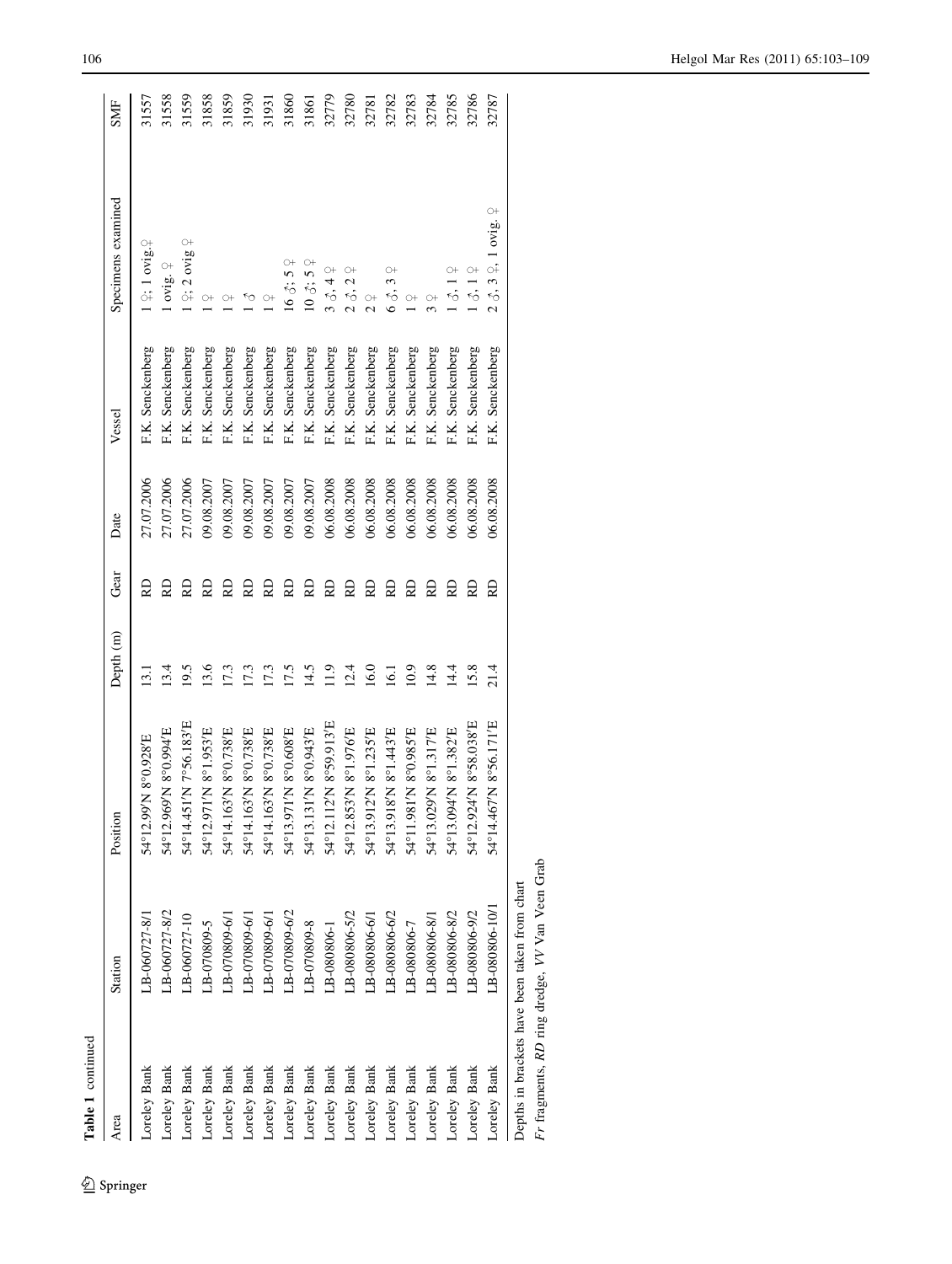<span id="page-4-0"></span>

Fig. 2 Correlation of carapace length (CL) to carapace breadth in the material examined for this study



Fig. 3 Size distribution in the examined material from the two main locations with reference to sex: numbers of specimens (vertical axis) versus size classes (in mm) (horizontal axis). indef sex not defined, predominantly juveniles; MMM males; FFF non-ovigerous females; Ovig. FFF ovigerous females

deterministic. For the Borkumriff area no sediment analysis was conducted, but all stations are in the area where Figge [\(1981](#page-6-0)) mapped medium sand without any finer sediment.

## **Discussion**

The known distribution of the thumbnail crab in the North Sea is very patchy and reflects the special habitat type in which this species is found. Generally the distribution tends to a warm-water oceanic type so that it is relatively regularly found in the Southern Bight, from where it has been recorded quite consistently since earlier years, and increasingly so since 1996 (Adema [1991;](#page-6-0) Degraer et al. [2006;](#page-6-0) Clark [1986](#page-6-0); Raven [1978](#page-6-0); Severijns [2004;](#page-6-0) Vanhaelen [2005;](#page-6-0) Wolff and Sandee [1971](#page-6-0)). Also the records from



Fig. 4 Sediment grain-size composition at Loreley Bank in % with reference to the sampling stations

southern Norway (Christiansen [1985](#page-6-0)) and southern Sweden (Wahrberg [1930;](#page-6-0) Christiansen [1969](#page-6-0)) are in regions governed by oceanic (Atlantic) water influx along the Norwegian Trench. This is why many species that are absent from the central southern North Sea still reach similar latitudes in the Skagerrak. The occurrences in the German Bight correspond with this distribution pattern in that the species is, and has always been, more numerous at the Borkum Riffgrund area, which is closer to the channelwater influx along the Dutch coast, than at Loreley Bank in the extreme east of the German Bight. From the western area there are also old records by Metzger [\(1871\)](#page-6-0) (repeated by Metzger [1875](#page-6-0) and Blohm [1915](#page-6-0)), who found Thia regularly in the stomach of haddock taken off Norderney. It seems that the species, though probably always present there, may have increased abundance in recent years like other species of southern (oceanic) origin that are now found more regularly in the inner German Bight than before. Besides the two localities treated in detail in this paper Harms ([1993](#page-6-0)) has listed records from the Helgoland Trench (Helgoländer Tiefe Rinne) and Steingrund NE of Helgoland. The first record is attributed to a diploma thesis (Berberich [1989](#page-6-0)), and indeed, one specimen was collected during that study SW of Helgoland (stat. VH 508, 54°07.25'N 07°50.50'E, 37.6 m depth, 2 August, 1988, R.V. Victor Hensen). Contrary to the statement of Harms [\(1993](#page-6-0)) this locality is clearly outside the Helgoland Trench. It confirms also an earlier single record by A. Hagmeier from at about 5 nautical miles SW of Helgoland on 9 July 1933. This record was published by Caspers [\(1938](#page-6-0)) where he also states that the locality is outside the trench on sandy bottom. He also mentions that Hagmeier had collected this species at other points in the German Bight, without giving details. Unfortunately there is no more information on these early records. Also Schellenberg [\(1928](#page-6-0)), referring to a letter of Hagmeier, states that this species reached the German coast without giving further details. The record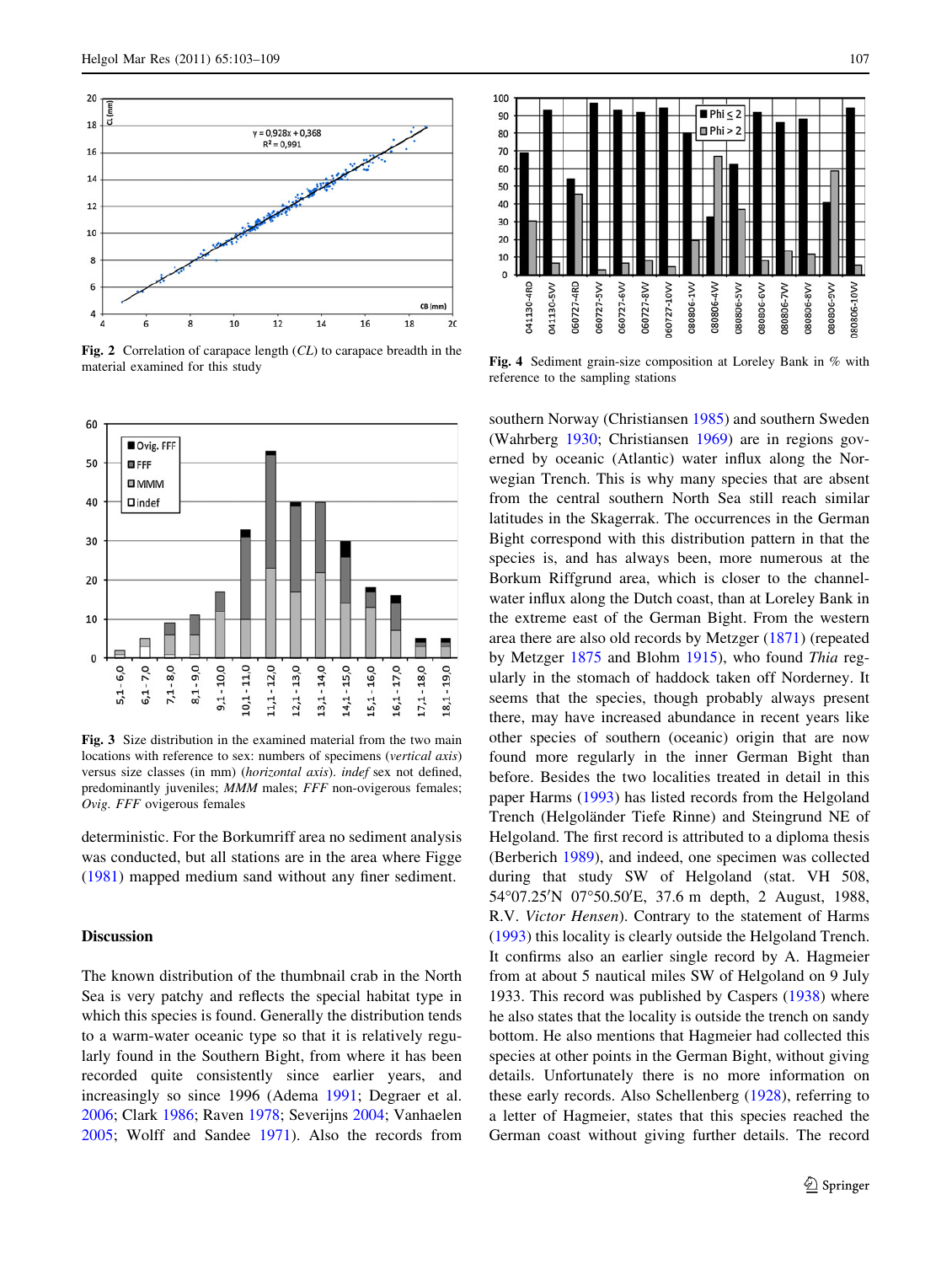<span id="page-5-0"></span>

| <b>Table 2</b> Sediment composition (in $\%$ of total) and numbers of collected specimens at sampled stations at Loreley Bank ( |           |           |                                                                   |       |                  |              |               |                      |              |                |                          | German Bight, North Sea) |                     |              |                      |                      |
|---------------------------------------------------------------------------------------------------------------------------------|-----------|-----------|-------------------------------------------------------------------|-------|------------------|--------------|---------------|----------------------|--------------|----------------|--------------------------|--------------------------|---------------------|--------------|----------------------|----------------------|
| Fraction                                                                                                                        |           | 4RD       | Phi value 041130-041130-060727-060727-<br>4RD 5VV 4RD 5VV 4RD 5VV |       |                  | 60727<br>6VV | 060727<br>8VV | 060727<br><b>LOV</b> | 30806<br>IVV | 30806<br>4VV   | 080806<br>SVV            | 080806-<br>6VV           | 80806<br><b>NVI</b> | 30806<br>8VV | 080806<br><b>NAG</b> | 080806<br><b>NAO</b> |
| $>8.000$ mm $> -3$                                                                                                              |           | $_{0.00}$ | 3.65                                                              |       | 3.30             |              | 0.00          |                      | 0.00         | 0.00           |                          | 0.00                     |                     |              | 0.00                 |                      |
| $\times$ 000 mm                                                                                                                 | $> -2$    | 0.00      | 7.13                                                              | 0.00  | 12.92            | 0.00         | 0.00          | 0.00                 | 0.00         | 0.00           | 0.00                     | 0.00                     | 0.00                | 0.00         | 0.00                 | 0.00                 |
| $>2.000$ mm                                                                                                                     | ヿヽ        | 0.00      | 9.56                                                              | 0.04  | 16.92            | 0.14         | 0.32          | 0.90                 | $\Xi$        | 0.00           | 0.52                     | 0.69                     | 0.00                | 0.19         | 0.00                 | $0.30$<br>$2.06$     |
| $>1.000$ mm                                                                                                                     |           | 0.16      | 13.89                                                             | 0.28  | ಪ                | 2.54         | 1.56          | 1.70                 | 0.70         | 0.20           | 1.06                     | 6.95                     | 0.16                | 1.46         | 0.04                 |                      |
| $>0.500$ mm                                                                                                                     |           | 2.28      | 25.89                                                             | 6.12  | $\overline{50}$  | 40.96        | 40.69         | 31.58                | 8.20         | 1.26           | $4.62$<br>56.47<br>36.47 | 36.51                    | 7.79                | 37.71        | 0.33                 | 28.30                |
| $>0.250$ mm                                                                                                                     | $\lambda$ | 66.66     | 32.95                                                             | 47.67 | 16.73            | 49.76        | 49.31         | 50.02                | 71.19        |                |                          | 47.63                    | 77.90               | 48.84        | 40.60                | 63.59                |
| $>0.125$ mm                                                                                                                     | $\chi$    | 30.06     | 6.68                                                              | 45.41 | 2.55             | 6.37         | 8.07          | 4.78                 | 19.62        | 31.16<br>66.23 |                          | 7.82                     | 13.55               | 11.47        | 58.10                | 5.55<br>0.09         |
| $0.125$ mm                                                                                                                      | X         | 0.49      | 0.05                                                              | 0.34  | 0.14             | 0.02         | 0.05          | 0.15                 | 0.07         | 0.70           | 0.33                     | 0.05                     | 0.02                | 0.07         | 0.68                 |                      |
| Sum Phi $\leq 2$                                                                                                                |           | 69.11     | 93.08                                                             | 54.11 | $\tilde{5}$<br>5 | 93.40        | 91.87         | <b>14.20</b>         | 80.19        | 32.63          | 52.67                    | 91.78                    | 85.85               | 88.20        | 40.96                | 94.25                |
| Sum Phi $>2$                                                                                                                    |           | 30.55     | 6.73                                                              | 45.75 | .69              | 6.39         | 8.12          | 4.93                 | 19.68        | 66.93          | 36.79                    | 7.87                     | 13.57               | 11.53        | 58.78                | 5.64                 |

Sum Phi >2 30.35 6.73 45.75 4.93 4.93 4.93 19.68 66.93 36.79 7.87 13.57 11.53 38.78 5.64 Specimens 2 1 2 1 2 1 2 1 2 2 3 2 2 2 3

8.12

6.39  $\circ$ 

Sum Phi  $>2$ Specimens

 $\overline{a}$ 

 $\sim$ 

 $\sim$ 

5.64

58.78

7.87  $\circ$ 

 $\overline{4}$ 

 $\circ$ 

 $\circ$ 

 $\sim$ 

 $\sim$ 

from Steingrund comes from an unpublished diploma thesis (Kühne [1992\)](#page-6-0), the results of which were later sum-marised and published (Kühne and Rachor [1996](#page-6-0)). The diploma thesis was not available to me and the later publication does not give exact locality data. However, it is stated that the species was collected in ''station group 1'', which refers to two stations NE of Helgoland at the positions stat I: 54°20'N 07°56'E and stat. II: 54°19'N 07°58'E (both extrapolated from published map). Steingrund is part of a glacial end moraine of Saalian age (Stocks [1955](#page-6-0) ; Schulz and Kiel [1983\)](#page-6-0) with large boulders overgrown with abundant sessile fauna and very scarce sediment cover, very atypical for Thia. In fact, if the stations of Kühne are plotted on the sediment map of Figge ([1981\)](#page-6-0) both are situated not on Steingrund proper, but in a nearby area covered with coarse sand.

Besides the general distribution pattern the occurrence of T. scutellata is controlled by a specific sediment type that is very patchily distributed and thus the occurrence of the crab is patchy. Rees ([2001\)](#page-6-0) gives specific information concerning the sediments in which the species has been found on Welsh coasts: ''On visual appearance alone, that with crabs had slightly coarser and better sorted sand with fewer shell fragments. It had a median Phi diameter of 1.1, the others having 1.7–1.9. Although all would be classed medium sand, that with crabs had few particles over 1 mm and less in the very fine sand and silty clay fractions.'' Furthermore, he observed for other locations that crabs were situated ''where tidal currents are likely to produce mobile sand features''. Wolff and Sandee [\(1971](#page-6-0)) state that their specimens were taken in medium sand beyond the 30 m contour with low turbidity. This agrees with the statement of Berberich [\(1989](#page-6-0)) that the sediment from station VH 508 (SW of Helgoland, for details see above), at which one specimen of T. scutellata was collected, was composed of medium sand. Our sampling confirms that the thumbnail crab prefers well-sorted medium sands (Phi values between 1 and 2), with a certain amount of shells and gravel without any discernible correlation to crab occurrence. The present data indicate that the proportion of finer sediment determines the presence of the crabs more than the coarser fraction. This seems logical under the assumption that Thia has a ''mole'' life type as stated by Rees ([2001\)](#page-6-0). Respiration while burrowed in the sediment depends on permeability of the sediment, i.e. easy penetration and circulation of seawater through the sediment. Permeability in consolidated and non-cemented sediments is positively correlated to grain size (mm), and negatively correlated to Phi values. The weak correlation of abundance to lower but still significant ratios of sediment with Phi values of more than 2 can only be explained by patchiness of the sediment distribution. As the sediment samples were taken at the same station, but with a different